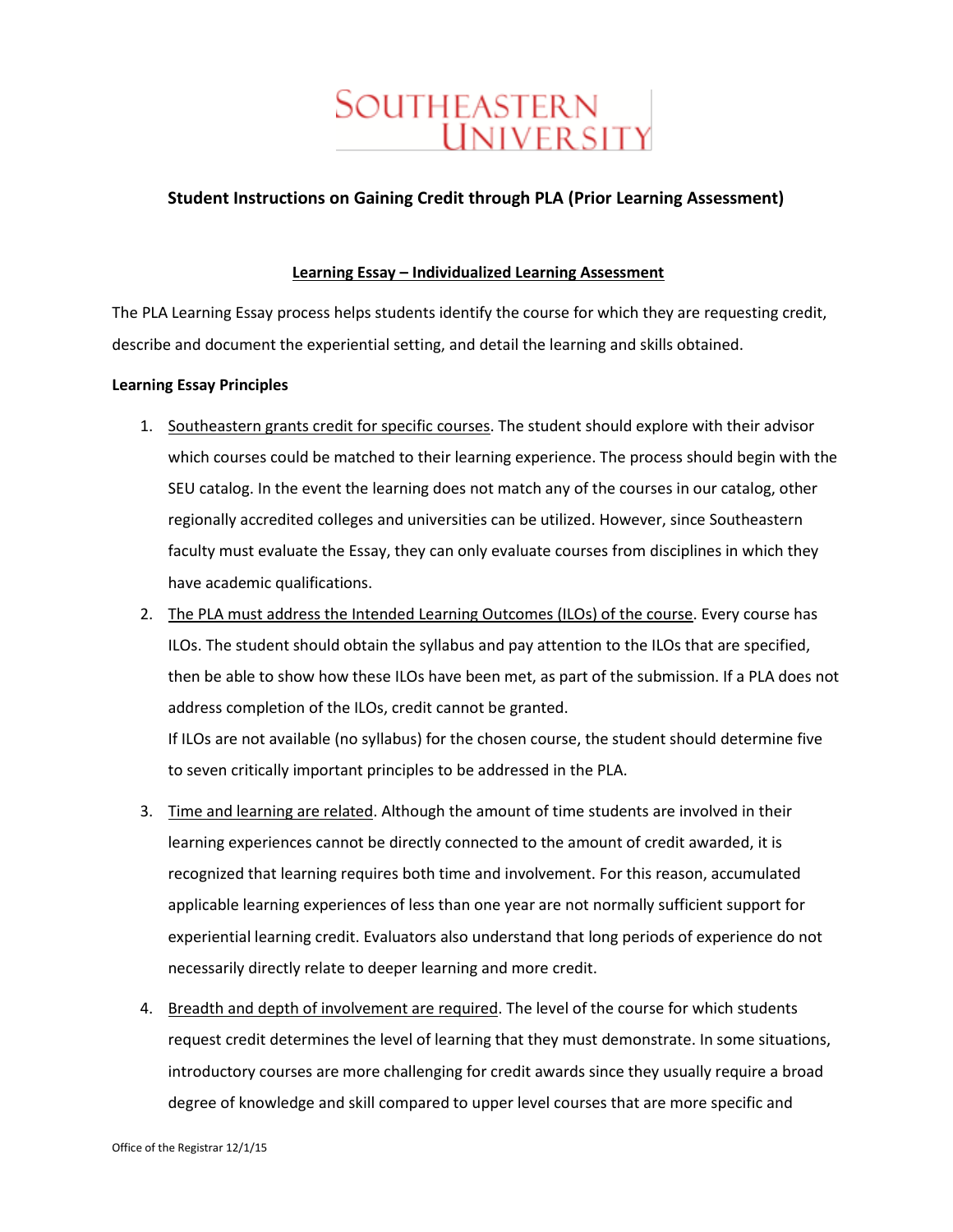detailed. Participation in multiple areas of an organization with various authority levels usually involves more learning and results in more credit recognition. Students who have worked their way up through the ranks of a company to top leadership are often candidates for more credit than those hired directly to the top leadership.

- 5. Documentation of experiences is required. The student is required to submit supporting documents, pictures, or other evidence of the experience. Written documentation from a former supervisor or other involved person can be considered. Family members should not be used for this documentation.
- 6. Partial credit sometimes counts. At times, a person may have limited experience, problems documenting all of their experiences, or not need full credit in a course. Although most of SEU's courses carry three credits, less credit at times is awarded. Students should only request credit that is applicable towards graduation. Faculty can award less credit than is requested if the Learning Essay does not support full credit or less credit is actually needed.
- 7. Learning Essays are not graded. Faculty must, however, be assured that a student with the indicated learning would have earned at least a "C" grade in the course. Courses are recorded on the transcript with a grade of "CR" for credit.
- 8. Learning Essay Assessment Fees are charged. These are to cover the assessment process and not the credit awarded. The Fee of is based on the number of credits submitted for evaluation by the student and is charged at \$75. per credit at the time of submission. Charges are added to the student's account by the Registrar's office, and the student must make sure payment is submitted.
- 9. Each Learning Essay must stand on its own. Courses should not reference other Essays or refer the evaluator to other courses. Students who plan to submit multiple Learning Essays should plan to finish one Essay before beginning another one.
- 10. Learning Essays are official academic submitted assignments. They therefore are governed by the University's plagiarism and academic honesty guidelines. Evidence of purposefully submitting inaccurate information will result in non-awarding of credit, forfeiture of the Learning Essay Fee, and other appropriate penalties as explained in the Plagiarism/Cheating Policy (see Academic Catalog).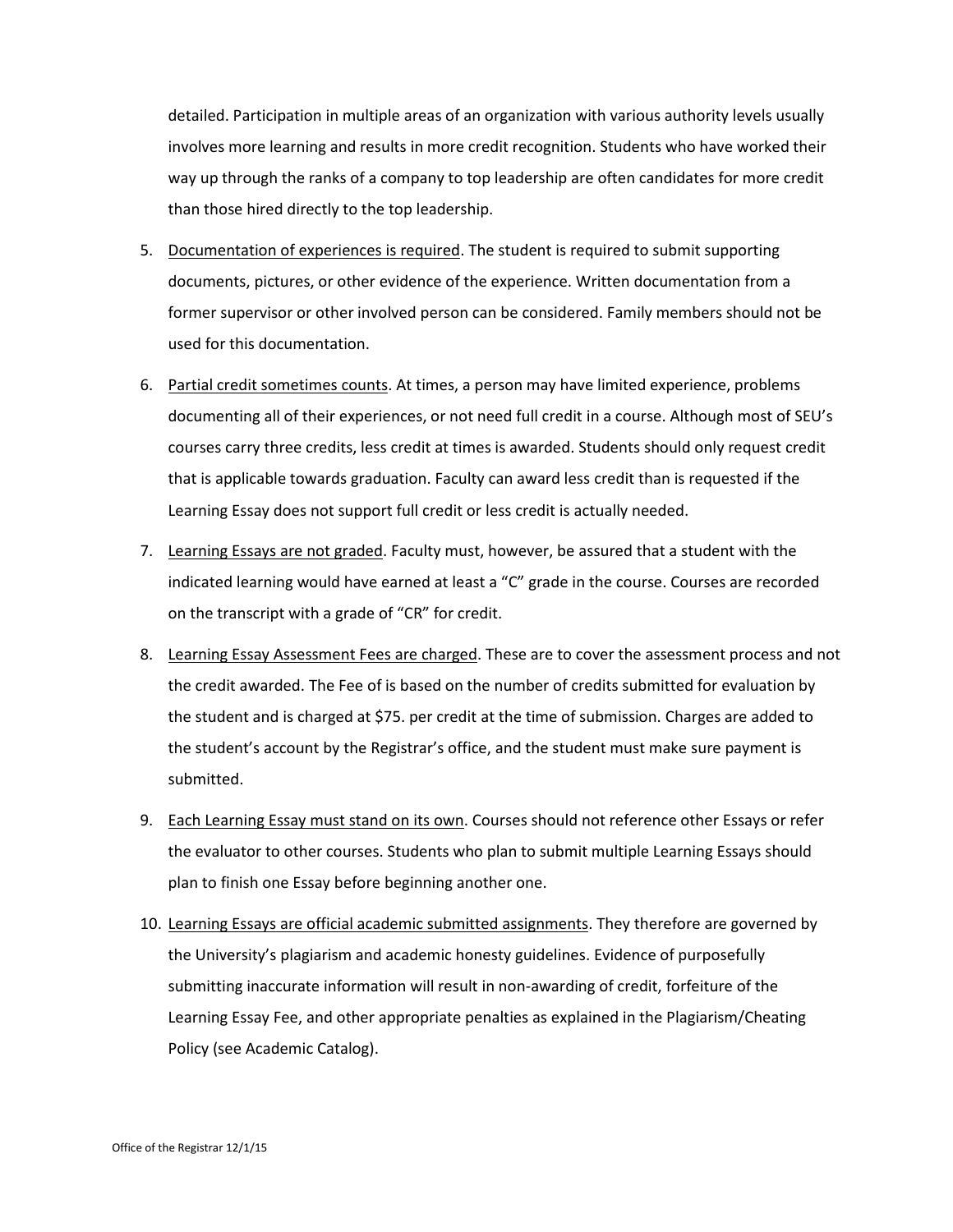#### **Learning Essay Required Sections**

Learning Essays must contain the following sections. The indicated page lengths are expectation guidelines. Significantly less or more pages usually indicate a misunderstanding of section guidelines, students' insufficient experience or knowledge of the academic field, or a lack of focus on the learning acquired.

**Cover Sheet.** (1 page) The cover sheet must include your information in ADA format, to include:

Subject of PLA, Name, SEU ID number, Major Program, Date

- **Course Request.** (1 page) Use the PLA Learning Essay Course Request included at the end of these instructions.
- **Learning Experiences** (3-5 pages approximately) This section allows students to describe in detail the settings in which their learning occurred. Students should include the approximate dates, levels of involvement and leadership experienced, responsibilities, and any awards or recognitions received. Do not explain WHAT was learned, just WHERE and WHEN the learning events occurred. Key words: "I did…" or "I was responsible for…" Students often find it easier to present this section using a date-based outline format rather than narrative.
- **Learning Principles** (3-5 pages approximately) This section allows students to describe the key factors, principles, and practices they learned that made them successful in the field covered by this course. This is the heart of the Learning Essay, describing what was learned and how well that learning was put into practice. Intended Learning Outcomes (ILOs) should be addressed.

If ILOs are not available for the chosen course, the student should determine five to seven critically important principles for the field and describe in individual paragraphs how they were successfully applied.

HINT: If you were teaching others this subject, what five to seven principles or key issues would you include?

HINT: Textbooks on the course subject always include these principles and competencies. The faculty evaluator will be expecting the student to demonstrate understanding of these points in place of the ILOs.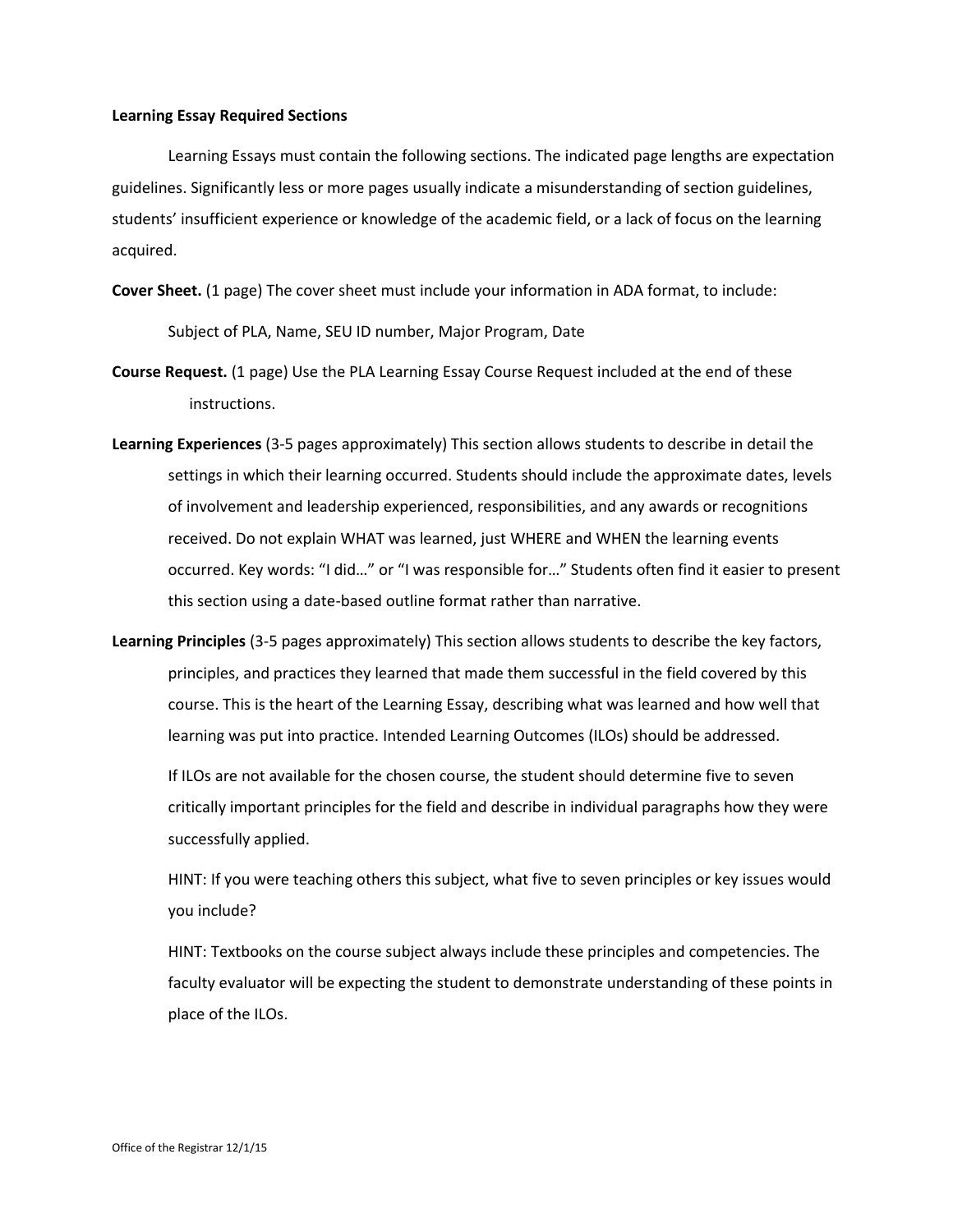HINT: Just because the student has been successful in a particular subject does not mean credit will be awarded – students must understand WHY they were successful. This section is where the Why is explained.

**Learning Resources** (1-2 pages) This is an expanded bibliography listing the sources of information that proved valuable to you as you learned and mastered the subject. Include books, recordings, periodicals, internet sources, and people that helped you develop the Principles detailed in the Learning Principles. Each entry should be in proper bibliographic format with a brief explanation as to its specific contribution to you and your success.

HINT: A specific bibliographic style is not required, but the document must be consistent and accurate.

HINT: Some courses are much more sensitive to current theory or practice than others – this section should reflect students' understanding of current knowledge, theory, and practices in the selected discipline.

**Experience Documentation** (variable depending on experiences referenced) This section includes

documentation, such as signed letters from employers, certificates and awards, pictures and published announcements.

NOTES:

- All sections of the Essay must be complete prior to submittal. Do not insert notes that other documentation will be sent under a separate submittal.
- One document can certify several Learning Essays. In these cases, each learning experience must be specifically referenced and the document can be copied for each Essay.
- A supervisor merely knowing that you fulfilled your responsibilities without actually witnessing or monitoring your work cannot document your learning but can document the work experience.
- Copies of certificates, awards, and evaluations are satisfactory. Do not include original documents. Southeastern is not responsible for any materials that are included in an Essay.
- Video and audio recordings can be included. If any online links are provided, verify that they are active address links prior to Essay submittal.
- Learning Essays are retained by the University following established guidelines for student coursework.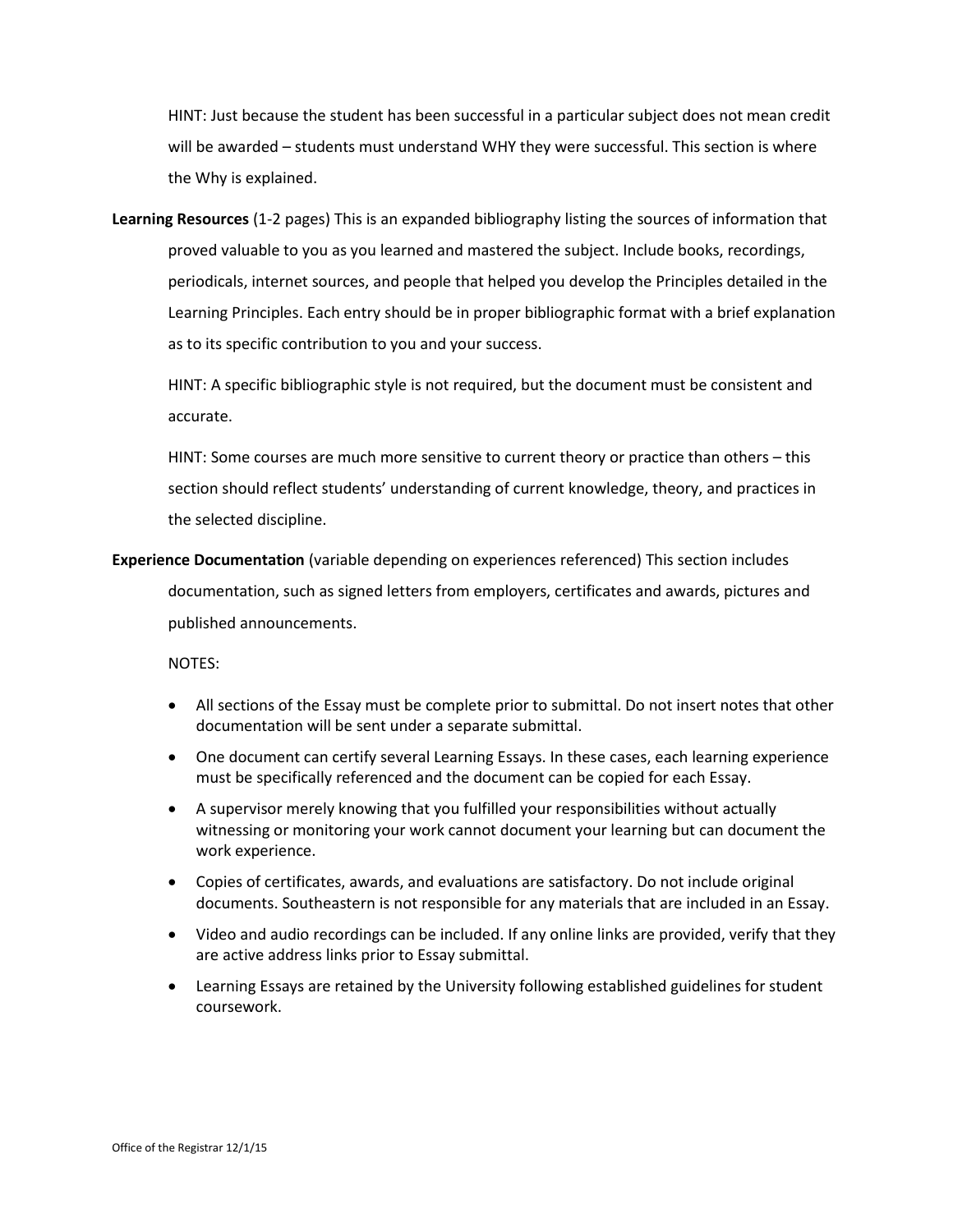#### **Submission of Learning Essay and Documentation**

Learning Essays with documentation should be submitted to the Registrar's office in a secure folder or portfolio. The Registrar will send the charges to the Business office to be posted on the student's account, based on the credits requested. The Registrar will then pass the portfolio to a qualified instructor who agrees to evaluate the submission within two weeks. The instructor will send the evaluation back with the portfolio to the Registrar. Credit will be posted on the student's transcript according to the evaluation results.

#### **So How Do I Begin?**

- 1. Meet with your advisor and discuss the possibility of a course that would be appropriate to gain credit via the PLA process.
- 2. Go to the Academic Advising office. Ask for approval to have your submission evaluated by a qualified professor before you begin the paper.
- 3. Review these instructions carefully. Obtain the syllabus and a textbook on the subject.
- 4. Submit your PLA in proper ADA or MLA format, in a professional portfolio, to the Registrar. The Registrar will send your submission to the evaluating professor and have charges added to your account (\$75.00 per credit requested).
- 5. The evaluating Professor may contact you for further information or ask for corrections or additions, in order to receive credit.
- 6. You will be notified once the PLA is reviewed and returned to the Registrar. Credit awarded will be added to your transcript.